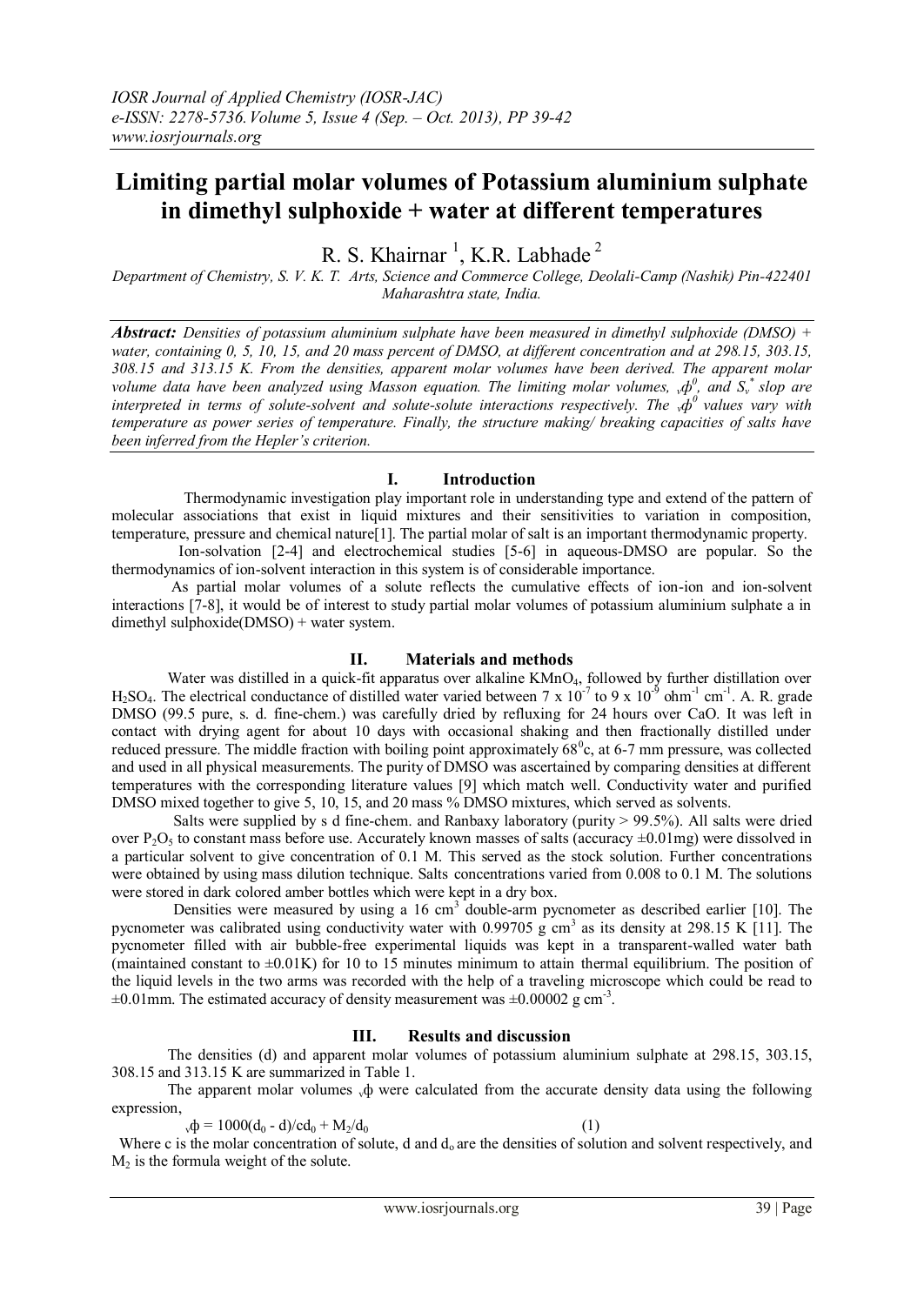The limiting apparent molar volume,  $_{v}\phi^{0}$ , were calculated using the least squares fit to the plots of experimental values of  $\psi$  against the square root of molar concentration c by the Masson empirical equation[12];

 $\Phi = v \Phi^0 + S_v^* \quad c^{1/2}$  (2) where  $S_v^*$  is a constant dependent on charge and salt type and can be related to ion-ion interactions and  $_v\phi^0$  is the partial molar volume at infinite dilution.

| <b>Table 1</b>                                                                                             |
|------------------------------------------------------------------------------------------------------------|
| Concentration(c), Density (d) and apparent molar volumes, $\phi$ , values for potassium aluminium sulphate |
| in DMSO + water at different temperatures $298.15K$ $303.15K$ $308.15K$ $313.15K$                          |

|                              | C/<br>(mol/<br>$dm^3$ ) | $d/(gcm^{-3})$     |                    |                                 |                    | $vφ /cm3mol-1$                                                  |                  |                                                   |                  |  |
|------------------------------|-------------------------|--------------------|--------------------|---------------------------------|--------------------|-----------------------------------------------------------------|------------------|---------------------------------------------------|------------------|--|
|                              |                         |                    |                    |                                 |                    | 298.15K 303.15K 308.15K 313.15K 298.15K 303.15K 308.15K 313.15K |                  |                                                   |                  |  |
| Potassium aluminium sulphate |                         |                    |                    |                                 |                    |                                                                 |                  |                                                   |                  |  |
|                              |                         |                    |                    |                                 | 0% DMSO            |                                                                 |                  |                                                   |                  |  |
|                              | 0.008<br>0.010          | 0.99903<br>0.99952 | 0.99760<br>0.99808 | 0.99599<br>0.99647              | 0.99433<br>0.99479 | 230.80<br>231.52                                                | 235.20<br>235.60 | 234.78<br>234.82                                  | 246.40<br>246.15 |  |
|                              | 0.020                   | 1.00191            | 1.00044            | 0.99887                         | 0.99710            | 233.71                                                          | 237.40           | 235.18                                            | 245.61           |  |
|                              | 0.040                   | 1.00660            | 1.00511            | 1.00367                         | 1.00175            | 236.98                                                          | 239.75           | 235.60                                            | 244.80           |  |
|                              | 0.060                   | 1.01122            | 1.00972            | 1.00845                         | 1.00641            | 239.40                                                          | 241.50           | 236.00                                            | 244.25           |  |
|                              | 0.080                   | 1.01577            | 1.01427            | 1.01321                         | 1.01108            | 241.51                                                          | 243.10           | 236.43                                            | 243.80           |  |
|                              | 0.100                   | 1.02026            | 1.01878            | 1.01796                         | 1.01578            | 243.31                                                          | 244.40           | 236.75                                            | 243.35           |  |
|                              |                         |                    |                    |                                 |                    |                                                                 |                  |                                                   |                  |  |
|                              |                         |                    |                    |                                 | <b>5% DMSO</b>     |                                                                 |                  |                                                   |                  |  |
|                              | 0.008                   | 1.00503            | 1.00353            | 1.00183                         | 0.99995            | 232.92                                                          | 232.37           | 233.00                                            | 243.20           |  |
|                              | 0.010                   | 1.00550            | 1.00401            | 1.00231                         | 1.00041            | 233.70                                                          | 232.79           | 233.59                                            | 243.78           |  |
|                              | 0.020                   | 1.00786            | 1.00640            | 1.00469                         | 1.00270            | 235.56                                                          | 234.01           | 235.11                                            | 244.68           |  |
|                              | 0.040                   | 1.01252            | 1.01112            | 1.00939                         | 1.00724            | 238.19                                                          | 235.95           | 237.07                                            | 246.35           |  |
|                              | 0.060                   | 1.01710            | 1.01580            | 1.01404                         | 1.01172            | 240.38                                                          | 237.32           | 238.77                                            | 247.78           |  |
|                              | 0.080                   | 1.02160            | 1.02042            | 1.01865                         | 1.01619            | 242.37                                                          | 238.75           | 240.09                                            | 248.78           |  |
|                              | 0.100                   | 1.02607            | 1.02500            | 1.02320                         | 1.02060            | 243.94                                                          | 240.01           | 241.40                                            | 249.88           |  |
|                              |                         |                    |                    |                                 |                    |                                                                 |                  |                                                   |                  |  |
|                              |                         |                    |                    |                                 | <b>10% DMSO</b>    |                                                                 |                  |                                                   |                  |  |
|                              | 0.008                   | 1.01133            | 1.00979            | 1.00794                         | 1.00593            | 205.95                                                          | 212.00           | 217.92                                            | 231.89           |  |
|                              | 0.010                   | 1.01185            | 1.01029            | 1.00844                         | 1.00641            | 207.85                                                          | 213.55           | 219.17                                            | 232.60           |  |
|                              | 0.020                   | 1.01437            | 1.01277            | 1.01088                         | 1.00877            | 214.00                                                          | 219.01           | 224.03                                            | 234.99           |  |
|                              | 0.040                   | 1.01919            | 1.01754            | 1.01560                         | 1.01340            | 222.65                                                          | 226.52           | 230.52                                            | 238.45           |  |
|                              | 0.060                   | 1.02376            | 1.02211            | 1.02013                         | 1.01794            | 229.54                                                          | 232.42           | 235.81                                            | 241.12           |  |
|                              | 0.080                   | 1.02813            | 1.02650            | 1.02453                         | 1.02240            | 235.60                                                          | 237.55           | 240.12                                            | 243.35           |  |
|                              | 0.100                   | 1.03240            | 1.03077            | 1.02880                         | 1.02671            | 240.18                                                          | 241.80           | 243.94                                            | 246.31           |  |
|                              |                         |                    |                    |                                 |                    |                                                                 |                  |                                                   |                  |  |
|                              |                         |                    |                    |                                 | Table 1 continued  |                                                                 |                  |                                                   |                  |  |
|                              | $\mathbf{c}/$           |                    |                    |                                 |                    |                                                                 |                  |                                                   |                  |  |
|                              | (mol/                   |                    |                    | $d/(gcm^{-3})$                  |                    |                                                                 |                  | $_{\rm v}\Phi$ /cm <sup>3</sup> mol <sup>-1</sup> |                  |  |
|                              | $dm^3$ )                |                    |                    |                                 |                    |                                                                 |                  |                                                   |                  |  |
|                              |                         |                    |                    |                                 |                    | 298.15K 303.15K 308.15K 313.15K 298.15K 303.15K 308.15K 313.15K |                  |                                                   |                  |  |
|                              |                         |                    |                    |                                 |                    |                                                                 |                  |                                                   |                  |  |
|                              |                         |                    |                    |                                 | <b>15% DMSO</b>    |                                                                 |                  |                                                   |                  |  |
|                              | 0.008                   |                    |                    | 1.01806 1.01618 1.01425 1.01200 |                    | 200.81                                                          | 212.01           | 215.19                                            | 221.55           |  |
|                              | 0.010                   | 1.01858            | 1.01668            | 1.01475                         | 1.01249            | 203.00                                                          | 213.38           | 216.58                                            | 222.82           |  |
|                              | 0.020                   | 1.02105            | 1.01915            | 1.01720                         | 1.01489            | 213.56                                                          | 219.01           | 221.68                                            | 227.60           |  |
|                              | 0.040                   |                    |                    | 1.02597 1.02388 1.02193 1.01955 |                    | 219.03                                                          | 226.62           | 228.28                                            | 233.21           |  |
|                              |                         |                    |                    |                                 |                    |                                                                 |                  |                                                   |                  |  |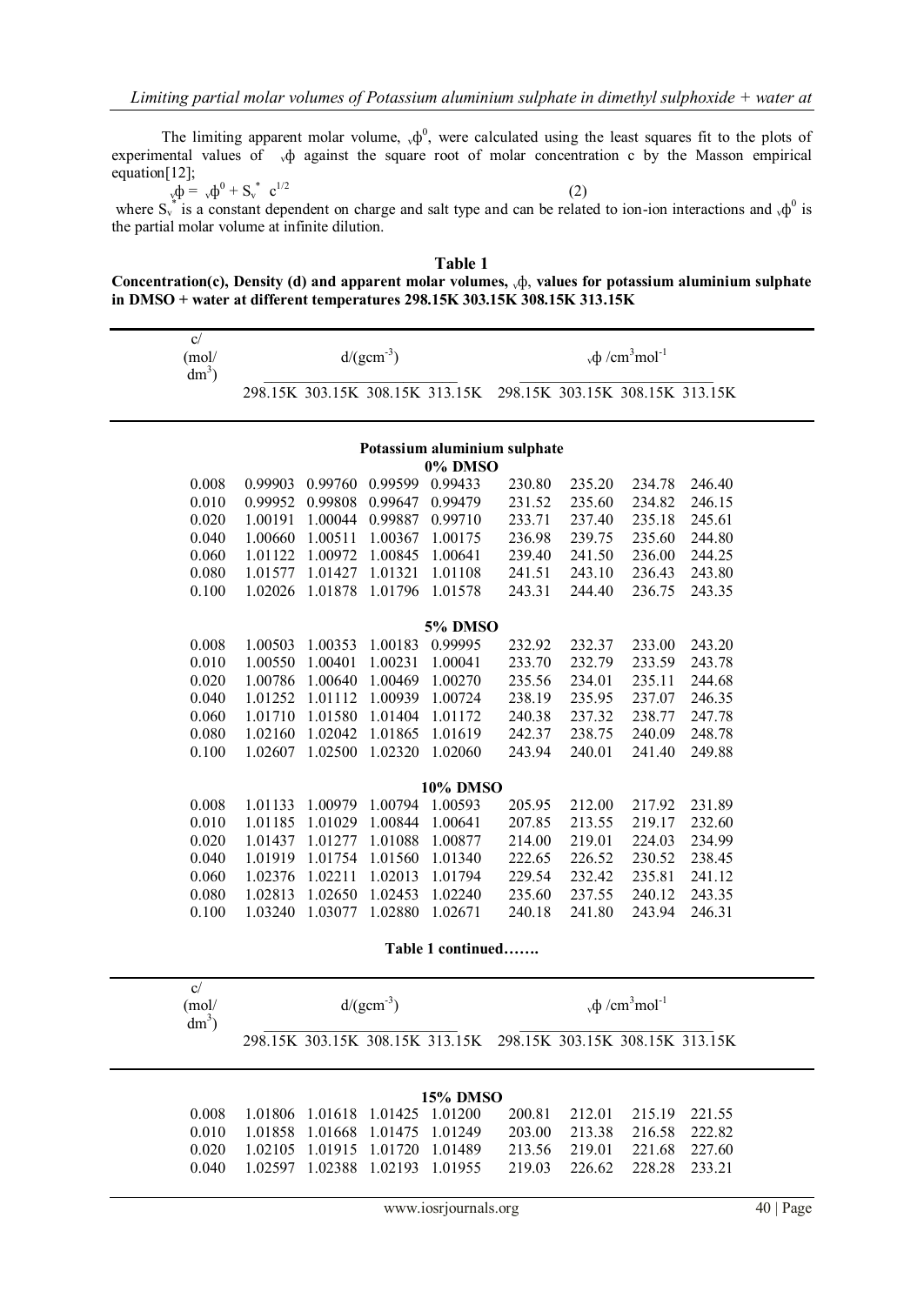| 1 03032<br>1 03453<br>1 03857 | 1.02840<br>1.03277<br>1.03700 | 1 02648<br>1.03088<br>1.03515 | 1 02404<br>1 02840<br>1 03266 | 230.38<br>237.69<br>243.82 | 232.76<br>237.62<br>241.97 | 233.59<br>238.01<br>241.91 | 237.95<br>241.96<br>245.33 |
|-------------------------------|-------------------------------|-------------------------------|-------------------------------|----------------------------|----------------------------|----------------------------|----------------------------|
|                               |                               |                               |                               |                            |                            |                            |                            |
| 1 02505                       | 1.02301                       | 1.02073                       | 1 01838                       | 201.63                     | 205.79                     | 217.04                     | 223.44                     |
| 1 02556                       | 1.02351                       | 1 02121                       | 1 01886                       | 204.00                     | 208.59                     | 218.95                     | 225.04                     |
| 1 02799                       | 1.02593                       | 1.02360                       | 1 02120                       | 214.84                     | 218.45                     | 225.41                     | 230.60                     |
| 1 03250                       | 1.03030                       | 1.02812                       | 1 02570                       | 229.22                     | 234 44                     | 234.45                     | 237.95                     |
| 1 03660                       | 1.03450                       | 1.03240                       | 1 03000                       | 240.54                     | 242.64                     | 241.53                     | 243.72                     |
| 1 04040                       | 1.03830                       | 1.03951                       | 1 0 3 4 1 4                   | 249.85                     | 251.59                     | 247 18                     | 248.58                     |
| 1 04395                       | 1.04186                       | 1.04043                       | 1 03812                       | 257.95                     | 259.40                     | 252.39                     | 253.05                     |
|                               |                               |                               |                               |                            | <b>20% DMSO</b>            |                            |                            |

The values of  $_v\phi^0$  and  $S_v^*$  estimated by computerized least squares method, correlation coefficient greater than 0.999, along with standard errors are included in **Table 2**.

Table 2, lists the estimated  $_{v}\phi^{\circ}$  and Sv<sup>\*</sup> values of each salt in different mass % DMSO.

**Table 2** Limiting partial molar volumes  $(\phi \phi)$  and experimental slopes  $(S_v^*)$  of salts in DMSO+ water at different **temperatures\_**

| $Mass\%$<br><b>DMSO</b> |                                      | $_{v}\phi^{0}$ / (cm3 mol <sup>-1)</sup> |                                       | $S_v^*$ (cm <sup>3</sup> L <sup>1/2</sup> mol <sup>-3/2</sup> ) |
|-------------------------|--------------------------------------|------------------------------------------|---------------------------------------|-----------------------------------------------------------------|
|                         |                                      | 298.15K 303.15K 308.15K 313.15K          | 298.15K 303.15K 308.15K 313.15K       |                                                                 |
|                         |                                      | Potassium aluminium sulphate             |                                       |                                                                 |
| $\mathbf{0}$            | 231.59<br>225.96                     | 233.95<br>247.50                         | 54.94<br>40.62                        | 08.65<br>$-13.19$                                               |
| 5                       | (0.07)<br>(0.07)<br>228.74<br>229.37 | (0.09)<br>(0.08)<br>229.87<br>240.70     | (0.35)<br>(0.35)<br>42.92<br>33.14    | (0.45)<br>(0.37)<br>36.30<br>28.75                              |
|                         | (0.19)<br>(0.18)                     | (0.14)<br>(0.19)                         | (0.89)<br>(0.85)                      | (0.89)<br>(0.65)                                                |
| 10                      | 192.57 200.37<br>(0.14)<br>(0.30)    | 207.72<br>226.30<br>$(0.11)$ $(0.51)$    | 131.11<br>151.11<br>(1.43)<br>(0.67)  | 61.54<br>114.56<br>(0.54)<br>(2.38)                             |
| 15                      | 184.62<br>200.20                     | 204.86 212.46                            | 132.33<br>186.20                      | 117.26<br>104.19                                                |
| 20                      | (0.14)<br>(2.70)<br>179.36<br>185.25 | $(0.19)$ $(0.33)$<br>203.35 212.05       | (0.66)<br>(12.67)<br>235.80<br>249.17 | (0.93)<br>(1.55)<br>155.30<br>129.48                            |
|                         | (1.52)<br>(0.31)                     | (0.22)<br>(0.20)                         | (1.45)<br>(7.15)                      | (0.96)<br>(1.05)                                                |
|                         |                                      |                                          |                                       |                                                                 |

Values in parenthesis are standard errors.

The variation of  $v\Phi$ <sup>0</sup> with temperature of the salts in solvents follows polynomial equation.

 $_{\text{V}}\Phi^0 = a_0 + a_1 T + a_2 T^2$ 

Over the temperature range under the investigation, the coefficients  $a_1$ 's are presented in Table 3.

(3)

S<sub>v</sub><sup>\*</sup> values are goes on increasing as the mole fraction of DMSO in binary aqueous solution increases from these values, it may be inferred that solute-solute interactions are large and increases in DMSO content in water. The negative sign of Sv**\*** for potassium aluminium sulphate in 0 mass % DMSO at 313.15K reveals weaker solute-solute interactions. S<sub>v</sub><sup>\*</sup> decreases with rise in temperature in a solvent, which attributes to more violent thermal agitation at higher temperature resulting in diminishing force of solute-solute interaction (ionic dissociation)[13,14].

To examine the solute-solvent interaction, the  $_v\phi^0$  values can be used. The positive values of  $_v\phi^0$  (Table 2) in any solvent indicate that solvent molecules are loosely attached to solute which expands with increase of temperature, thus resulting in higher values of  ${}_{\nu}\phi^0$  at higher temperature. At a particular temperature,  ${}_{\nu}\phi^0$ decreases with increase in mass % DMSO Potassium aluminium sulphate under investigation; suggest solutesolvent interaction decreases with the increase of DMSO content. Similar results are reported for sucrose and urea in aqueous DMSO [15].